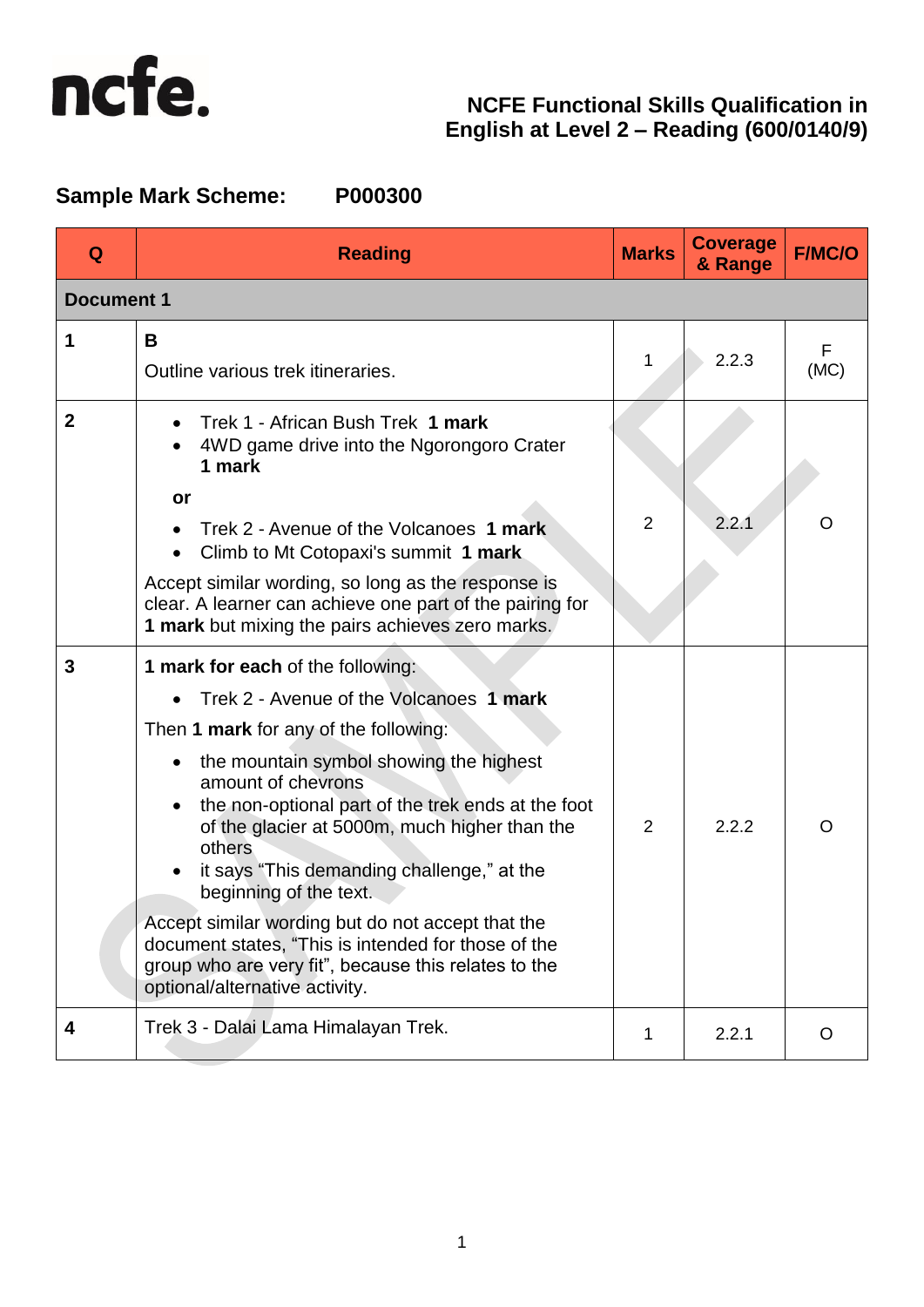

| Q                 | <b>Reading</b>                                                                                                                                                                                                                                                                                                                                  | <b>Marks</b>   | <b>Coverage</b><br>& Range | <b>F/MC/O</b> |
|-------------------|-------------------------------------------------------------------------------------------------------------------------------------------------------------------------------------------------------------------------------------------------------------------------------------------------------------------------------------------------|----------------|----------------------------|---------------|
| 5                 | Any three of the following:<br>symbols<br>photos<br>titles/headings<br>dates<br>icons.<br><b>Together</b> with an explanation, for each one, of what<br>meaning they are conveying. For example, the chevron<br>symbol shows how high the trekkers will be climbing.<br>Identification of a feature without an explanation<br>carries no marks. | 3              | 2.2.3                      | O             |
| <b>Document 2</b> |                                                                                                                                                                                                                                                                                                                                                 |                |                            |               |
| 6                 | D<br>Inform readers how to fundraise successfully.                                                                                                                                                                                                                                                                                              | 1              | 2.2.3                      | F<br>(MC)     |
| $\overline{7}$    | 1 mark for each of the following up to a maximum of<br>2 marks:<br>friends<br>family<br>workmates<br>companies/businesses.                                                                                                                                                                                                                      | $\overline{2}$ | 2.2.1                      | O             |
| 8                 | 1 mark for each of the following up to a maximum of<br>2 marks:<br>talk to as many people as possible; word-of-<br>mouth is the best form of advertising<br>get in touch with local media<br>offer to write an article or send a press-release<br>to advertise your challenge.<br>Accept similar wording so long as the response is clear.      | $\overline{2}$ | 2.2.2                      | O             |
| 9                 | Either of the following, together with an example from<br>the text for 2 marks:<br>informative<br>instructive.<br>1 mark for the style without the example, but zero<br>marks for an 'example' without naming the style.                                                                                                                        | $\overline{2}$ | 2.2.3                      | O             |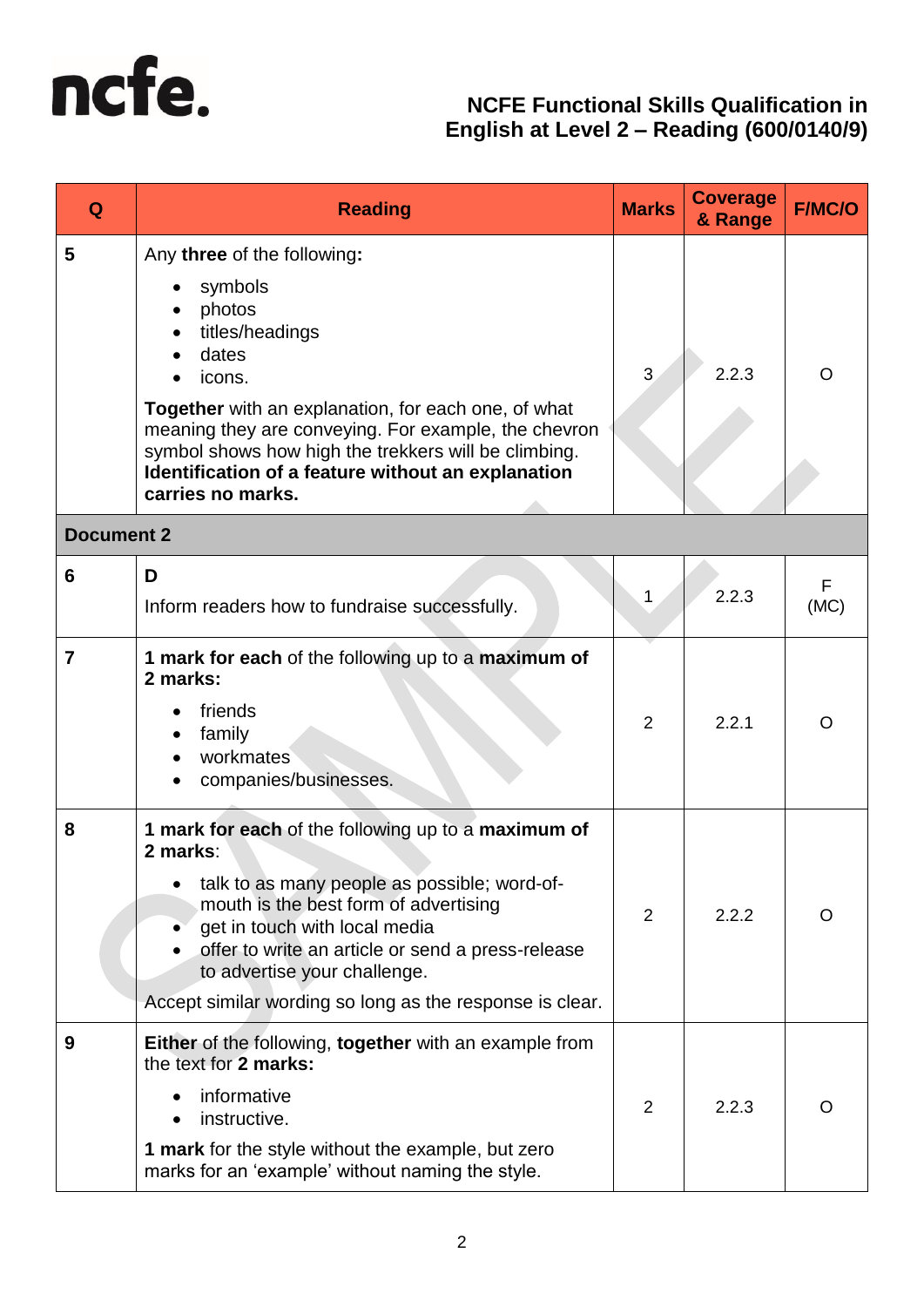

| Q                 | <b>Reading</b>                                                                                                                                                                                                                                                                                                                                                                                                            | <b>Marks</b>   | <b>Coverage</b><br>& Range | <b>F/MC/O</b> |
|-------------------|---------------------------------------------------------------------------------------------------------------------------------------------------------------------------------------------------------------------------------------------------------------------------------------------------------------------------------------------------------------------------------------------------------------------------|----------------|----------------------------|---------------|
| 10                | 1 mark for each of the following:<br>think about what you can offer them (companies)<br>the source document says "above all".<br>$\bullet$<br>Accept similar wording.                                                                                                                                                                                                                                                     | 2              | 2.2.2                      | O             |
| <b>Document 3</b> |                                                                                                                                                                                                                                                                                                                                                                                                                           |                |                            |               |
| 11                | A<br>Respond to common reader queries.                                                                                                                                                                                                                                                                                                                                                                                    |                | 2.2.3                      | F<br>(MC)     |
| 12                | The key word point is that participants need to have a<br>flexible approach to adventure travel, which means they<br>need to be able to respond well to changes and any<br>challenges that may arise.<br>Accept any plausible explanation of the term 'flexible' in<br>this context.                                                                                                                                      | 1              | 2.2.4                      | O             |
| 13                | 1 mark for each of the following:                                                                                                                                                                                                                                                                                                                                                                                         |                |                            |               |
|                   | "over other companies"<br>"unlike our competitors".                                                                                                                                                                                                                                                                                                                                                                       | $\overline{2}$ | 2.2.4                      | O             |
| 14                | You don't think the trek would be suitable for him<br>1 mark<br>and the charity trek:<br>relies on teamwork 1 mark<br>or<br>involves mucking in together 1 mark<br>or<br>sharing a room with another person. 1 mark<br>Accept similar wording and other information that could<br>be considered relevant from the document. Learners<br>must include the first point in order to gain the second<br>mark 2 marks maximum. | 2              | 2.2.5                      |               |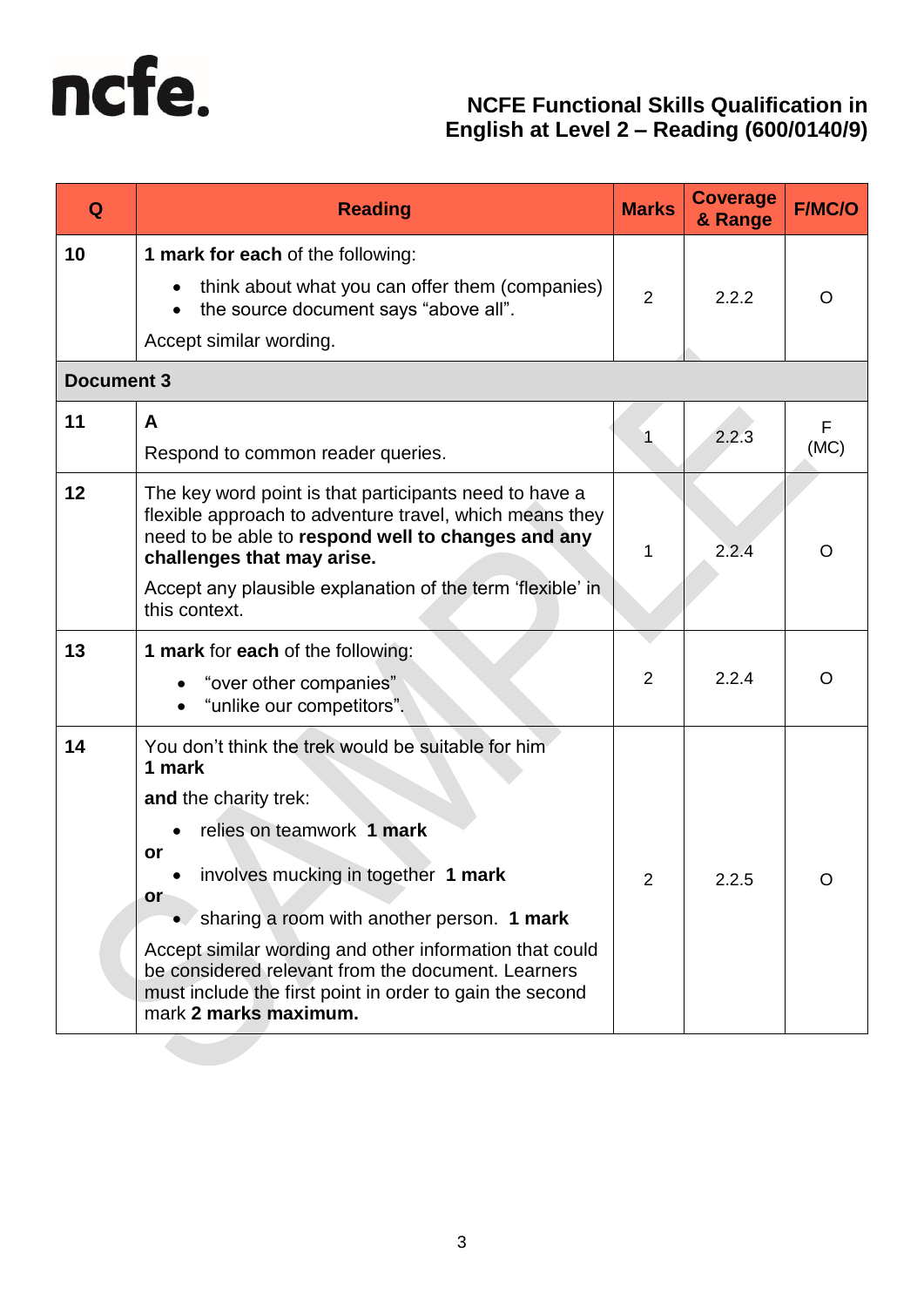

| Q  | <b>Reading</b>                                                                                                                                                                                                                                                                           | <b>Marks</b>   | <b>Coverage</b><br>& Range | <b>F/MC/O</b> |
|----|------------------------------------------------------------------------------------------------------------------------------------------------------------------------------------------------------------------------------------------------------------------------------------------|----------------|----------------------------|---------------|
| 15 | It implies that the conditions could be basic/very basic<br>1 mark<br>and                                                                                                                                                                                                                |                |                            |               |
|    | "Many of Charity Xpeditions' host countries are less<br>developed than the UK and Ireland." 1 mark                                                                                                                                                                                       |                |                            |               |
|    | or                                                                                                                                                                                                                                                                                       |                |                            |               |
|    | "Internal transport is often limited." 1 mark                                                                                                                                                                                                                                            |                |                            |               |
|    | or                                                                                                                                                                                                                                                                                       | $\overline{2}$ | 2.2.4                      |               |
|    | "Facilities can be less than sophisticated." 1 mark                                                                                                                                                                                                                                      |                |                            |               |
|    | or                                                                                                                                                                                                                                                                                       |                |                            |               |
|    | "You probably won't be in five-star luxury." 1 mark                                                                                                                                                                                                                                      |                |                            |               |
|    | Accept similar, plausible wording for the first point and<br>shorter quotes from the source document but they<br>should include the terms "less developed" or "limited"<br>or "less than sophisticated" or "won't be in five-star<br>luxury" 2 marks maximum.                            |                |                            |               |
| 16 | You will be fine to go on a Charity Xpeditions trek as<br>long as you are fit enough. 1 mark                                                                                                                                                                                             |                |                            |               |
|    | Accept similar wording and other information that could<br>be considered relevant from the document but simply<br>giving the example of a 72 year-old man successfully<br>climbed K2 is not a sufficient answer. Age is not key; it<br>is about fitness.                                 | 1              | 2.2.5                      | O             |
| 17 | 1 mark is available for advice from each document, up<br>to a maximum of 3 marks                                                                                                                                                                                                         |                |                            |               |
|    | The advice must be specific to the <b>theme</b> of each<br>document.                                                                                                                                                                                                                     |                |                            |               |
|    | <b>Guidance</b><br>Doc 1. Advice will be about reasons for choosing<br>from the different treks.<br>Doc 2. Advice will concern fundraising.<br>Doc 3. Advice will be specific/practical information<br>taken from the FAQs on expectations, who takes<br>part, fitness or accommodation. | 3              | 2.2.1                      | O             |

| <b>Total marks:</b> |  |
|---------------------|--|
| <b>Pass mark:</b>   |  |